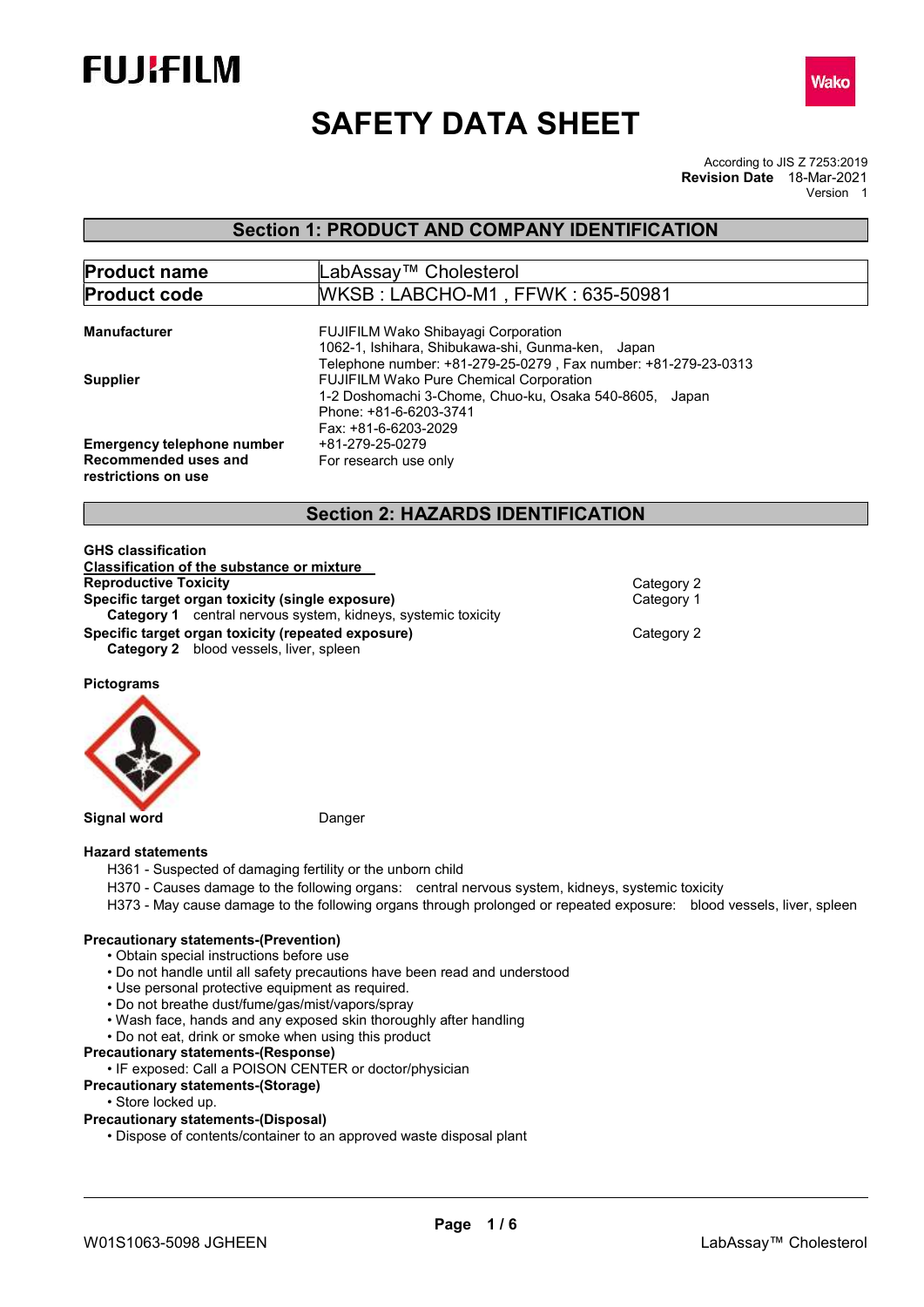#### **Others** Other hazards Not available

# Section 3: COMPOSITION/INFORMATION ON INGREDIENTS

Single Substance or Mixture Kit (Set of mixtures)

| <b>Chemical Name</b>     | Weight-% | Molecular weight | <b>ENCS</b> | <b>ISHL No.</b> | <b>CAS RN</b> |
|--------------------------|----------|------------------|-------------|-----------------|---------------|
| <b>Buffer Solution</b>   |          | N/A              | N/A         | N/A             | N/A-63-5098-1 |
| Chromogen Substrate      |          | N/A              | N/A         | N/A             | N/A-63-5098-2 |
| <b>Standard Solution</b> |          | N/A              | N/A         | N/A             | N/A-63-5098-3 |

### Impurities and/or Additives: Not applicable

Hazardous Component 4-Aminoantipyrine <0.004 %, 2-Propanol 8 %

Substances Remarks: The composition considered to be hazardous are listed in the above. The remaining ingredients are not hazardous substances, or exist at below reportable level.

# Section 4: FIRST AID MEASURES

#### Inhalation

Remove to fresh air. If symptoms persist, call a physician.

#### Skin contact

Wash off immediately with soap and plenty of water. If symptoms persist, call a physician.

# Eye contact

IF IN EYES: Rinse cautiously with water for several minutes. Remove contact lenses, if present and easy to do. Continue rinsing. Immediate medical attention is required.

# Ingestion

Rinse mouth. Never give anything by mouth to an unconscious person. Call a physician or poison control center immediately. Do not induce vomiting without medical advice.

#### Protection of first-aiders

Use personal protective equipment as required.

# Section 5: FIRE FIGHTING MEASURES

#### Suitable extinguishing media

Water spray (fog), Carbon dioxide (CO2), Foam, Extinguishing powder, Sand

# Unsuitable extinguishing media

No information available

### Specific hazards arising from the chemical product

Thermal decomposition can lead to release of irritating and toxic gases and vapors.

#### Special extinguishing method

### No information available

### Special protective actions for

#### fire-fighters

Use personal protective equipment as required. Firefighters should wear self-contained breathing apparatus and full firefighting turnout gear.

# Section 6: ACCIDENTAL RELEASE MEASURES

# Personal precautions, protective equipment and emergency procedures

For indoor, provide adequate ventilation process until the end of working. Deny unnecessary entry other than the people involved by, for example, using a rope. While working, wear appropriate protective equipments to avoid adhering it on skin, or inhaling the gas. Work from windward, and retract the people downwind.

#### Environmental precautions

To be careful not discharged to the environment without being properly handled waste water contaminated.

#### Methods and materials for contaminent and methods and materials for cleaning up

Absorb dry sand, earth, sawdust and the waste. Collect empty container that can be sealed.

### Recoverly, neutralization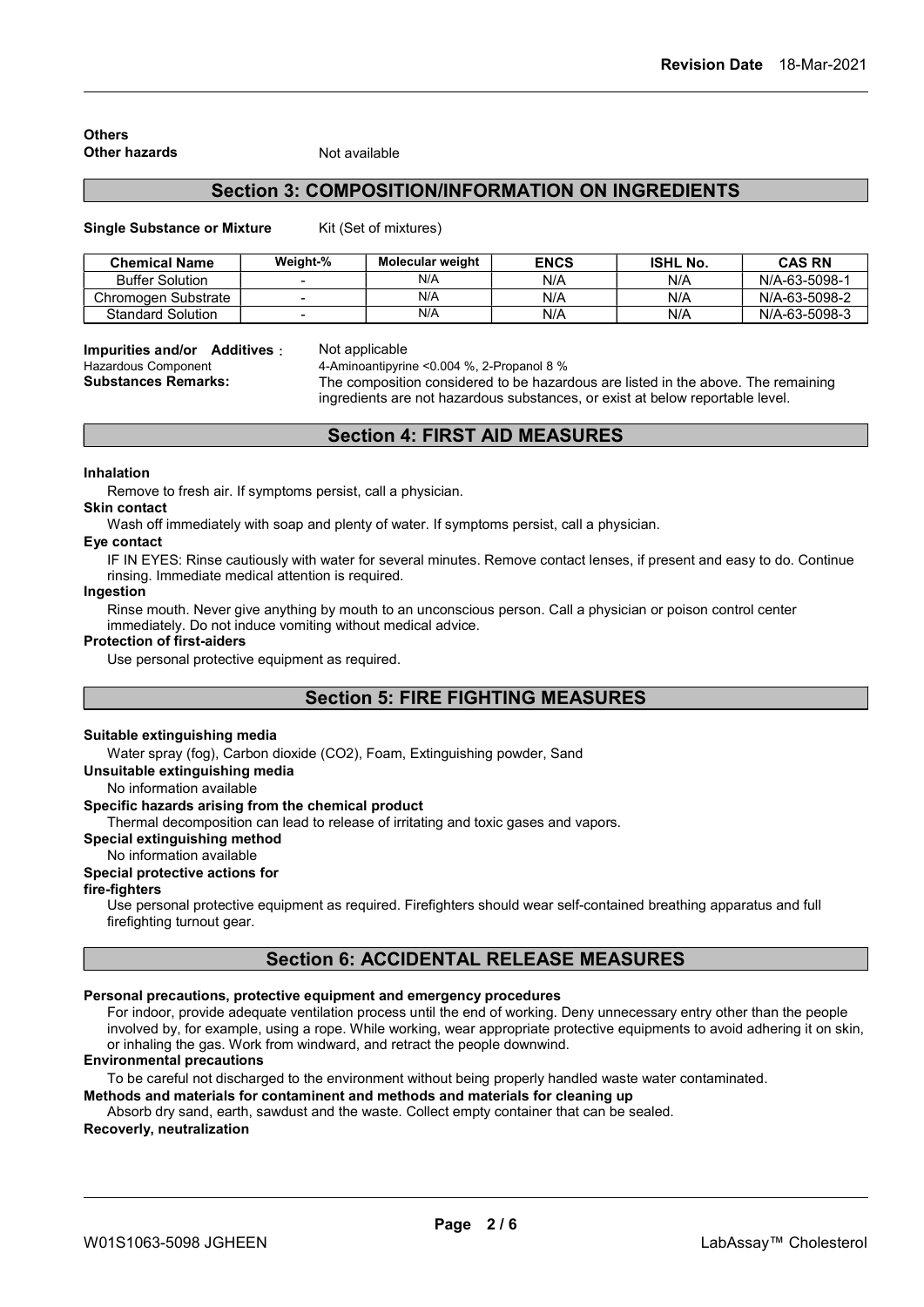### No information available

#### Secondary disaster prevention measures

Clean contaminated objects and areas thoroughly observing environmental regulations.

# Section 7: HANDLING AND STORAGE

### Handling

# Technical measures

Use with local exhaust ventilation.

### **Precautions**

Do not rough handling containers, such as upsetting, falling, giving a shock, and dragging. Prevent leakage, overflow, and scattering. Not to generate steam and dust in vain. Seal the container after use. After handling, wash hands and face, and then gargle. In places other than those specified, should not be smoking or eating and drinking. Should not be brought contaminated protective equipment and gloves to rest stops. Deny unnecessary entry of non-emergency personnel to the handling area.

#### Safety handling precautions

Use personal protective equipment as required.

#### **Storage**

### Safe storage conditions

Safe packaging material No information available

Storage conditions Store away from sunlight in a cool (2-10 °C) well-ventilated dry place. Incompatible substances Strong oxidizing agents

# Section 8: EXPOSURE CONTROLS/PERSONAL PROTECTION

#### Engineering controls

In case of indoor workplace, seal the source or use a local exhaust system. Provide the safety shower facility, and handand eye-wash facility. And display their position clearly.

#### Exposure limits

| <b>Chemical Name</b> | <b>JSOH (Japan)</b>         | <b>ISHL (Japan)</b> | <b>ACGIH</b>  |
|----------------------|-----------------------------|---------------------|---------------|
| 2-Propanol           | 400ppm (980g/m <sup>3</sup> | ISHL/ACL: 200 ppm   | STEL: 400 ppm |
| 67-63-0              |                             |                     | TWA: 200 ppm  |

#### Personal protective equipment

**Respiratory protection** Protective mask

Hand protection **Protection** Protection gloves

Eye protection **protective eyeglasses or chemical safety goggles** Skin and body protection Long-sleeved work clothes

# General hygiene considerations

Handle in accordance with good industrial hygiene and safety practice.

# Section 9: PHYSICAL AND CHEMICAL PROPERTIES

#### Form

| Appearance                                             | liquid or solid   |
|--------------------------------------------------------|-------------------|
| Odor                                                   | No data available |
| Melting point/freezing point                           | No data available |
| Boiling point, initial boiling point and boiling range | No data available |
| <b>Flammability</b>                                    | No data available |
| <b>Evaporation rate:</b>                               | No data available |
| Flammability (solid, gas):                             | No data available |
| Upper/lower flammability or                            |                   |
| explosive limits                                       |                   |
| Upper :                                                | No data available |
| Lower:                                                 | No data available |
| <b>Flash point</b>                                     | No data available |
| Auto-ignition temperature:                             | No data available |
| <b>Decomposition temperature:</b>                      | No data available |
| рH                                                     | No data available |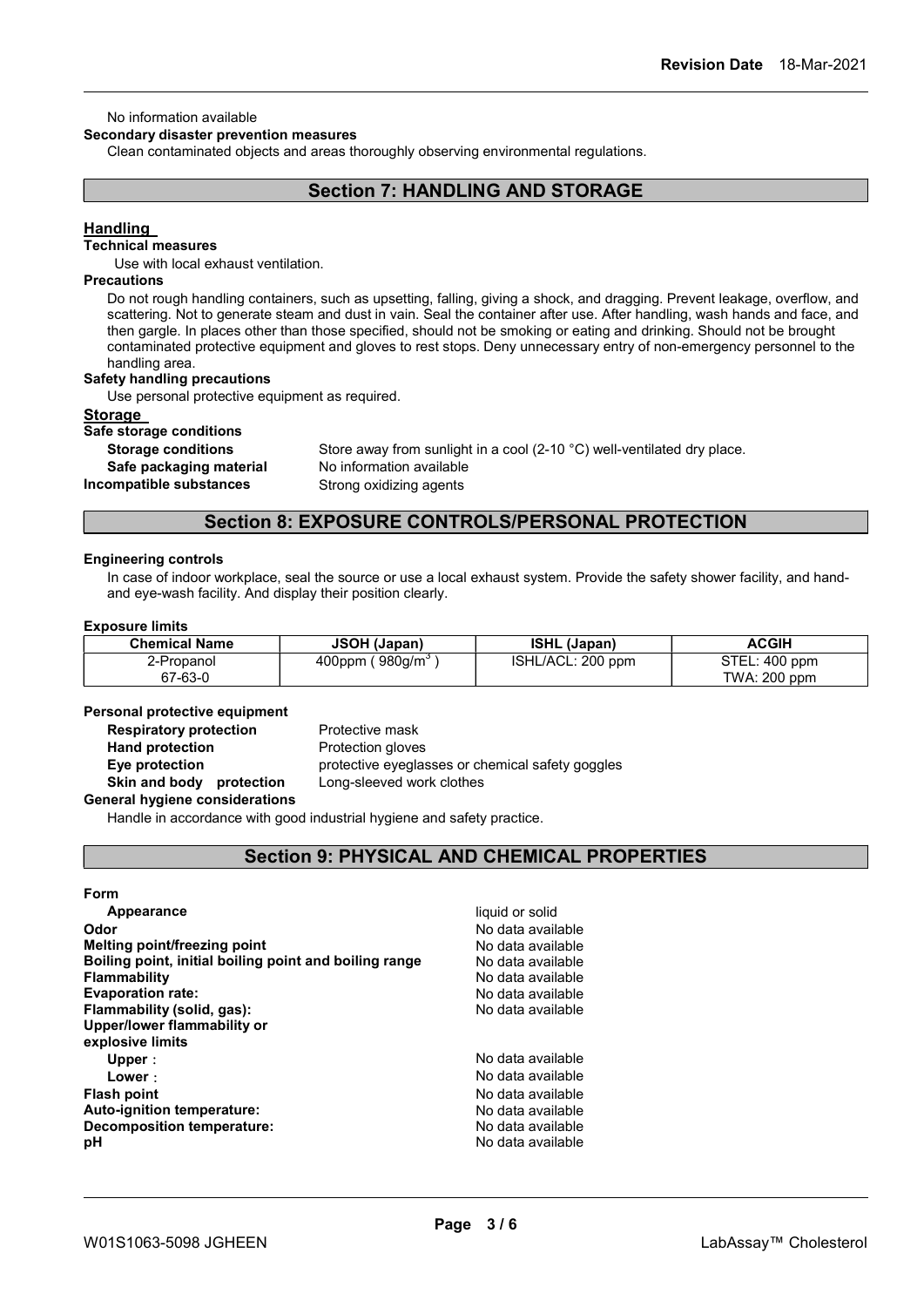Viscosity (coefficient of viscosity)<br>
Dynamic viscosity<br>
Dynamic viscosity<br>
No data available Dynamic viscosity<br>Solubilities n-Octanol/water partition coefficient: (log Pow) No data available<br>Vapour pressure No data available Vapour pressure Specific Gravity / Relative density<br>
Vapour density<br>
Vapour density<br>
No data available vapour density<br>
Particle characteristics<br>
Particle characteristics<br>
No data available  $P$ article characteristics

water : soluble .<br>No data available

# Section 10: STABILITY AND REACTIVITY

Stability<br>Reactivity No data available Chemical stability Stable under recommended storage conditions. Hazardous reactions None under normal processing Conditions to avoid Extremes of temperature and direct sunlight Incompatible materials Strong oxidizing agents Hazardous decomposition products No information available

# Section 11: TOXICOLOGICAL INFORMATION

### Acute toxicity

| - ------ ------      |                    |                      |                        |
|----------------------|--------------------|----------------------|------------------------|
| <b>Chemical Name</b> | Oral LD50          | <b>Dermal LD50</b>   | <b>Inhalation LC50</b> |
| 2-Propanol           | 4384 mg/kg (rat)   | 12870 mg/kg (rabbit) | 27908 ppm (rat) $4 h$  |
| 4-Aminoantipyrine    | (Rat)<br>1700mg/kg | N/A                  | N/A                    |

| <b>Chemical Name</b> | Acute toxicity -oral-source | Acute toxicity -dermal- source | Acute toxicity -inhalation gas- |
|----------------------|-----------------------------|--------------------------------|---------------------------------|
|                      | information                 | information                    | source information              |
| 2-Propanol           | Based on the NITE GHS       | Based on the NITE GHS          | Based on the NITE GHS           |
|                      | Iclassification results.    | Iclassification results.       | <b>Iclassification results</b>  |

| <b>Chemical Name</b> | Acute toxicity -inhalation vapor- Acute toxicity -inhalation dust-<br>source information | source information       | Acute toxicity -inhalation mist-<br>source information |
|----------------------|------------------------------------------------------------------------------------------|--------------------------|--------------------------------------------------------|
| 2-Propanol           | Based on the NITE GHS                                                                    | Based on the NITE GHS    | Based on the NITE GHS                                  |
|                      | Iclassification results.                                                                 | Iclassification results. | classification results.                                |

#### Skin irritation/corrosion

| <b>Chemical Name</b>              | Skin corrosion/irritation source information         |  |  |
|-----------------------------------|------------------------------------------------------|--|--|
| 2-Propanol                        | Based on the NITE GHS classification results.        |  |  |
| Serious eye damage/ irritation    |                                                      |  |  |
| <b>Chemical Name</b>              | Serious eye damage/irritation source information     |  |  |
| 2-Propanol                        | Based on the NITE GHS classification results.        |  |  |
| Respiratory or skin sensitization |                                                      |  |  |
| <b>Chemical Name</b>              | Respiratory or Skin sensitization source information |  |  |
| 2-Propanol                        | Based on the NITE GHS classification results.        |  |  |
| Reproductive cell mutagenicity    |                                                      |  |  |
| <b>Chemical Name</b>              | germ cell mutagencity source information             |  |  |
| 2-Propanol                        | Based on the NITE GHS classification results.        |  |  |
| Carcinogenicity                   |                                                      |  |  |
| <b>Chemical Name</b>              | <b>Carcinogenicity source information</b>            |  |  |
| 2-Propanol                        | Based on the NITE GHS classification results.        |  |  |

| <b>Chemical Name</b> | NTP | <b>IARC</b> | <b>ACGIH</b> | <b>JSOH (Japan)</b> |
|----------------------|-----|-------------|--------------|---------------------|
| 2-Propanol           |     | Group 3     |              |                     |
| 67-63-0              |     |             |              |                     |

Reproductive toxicity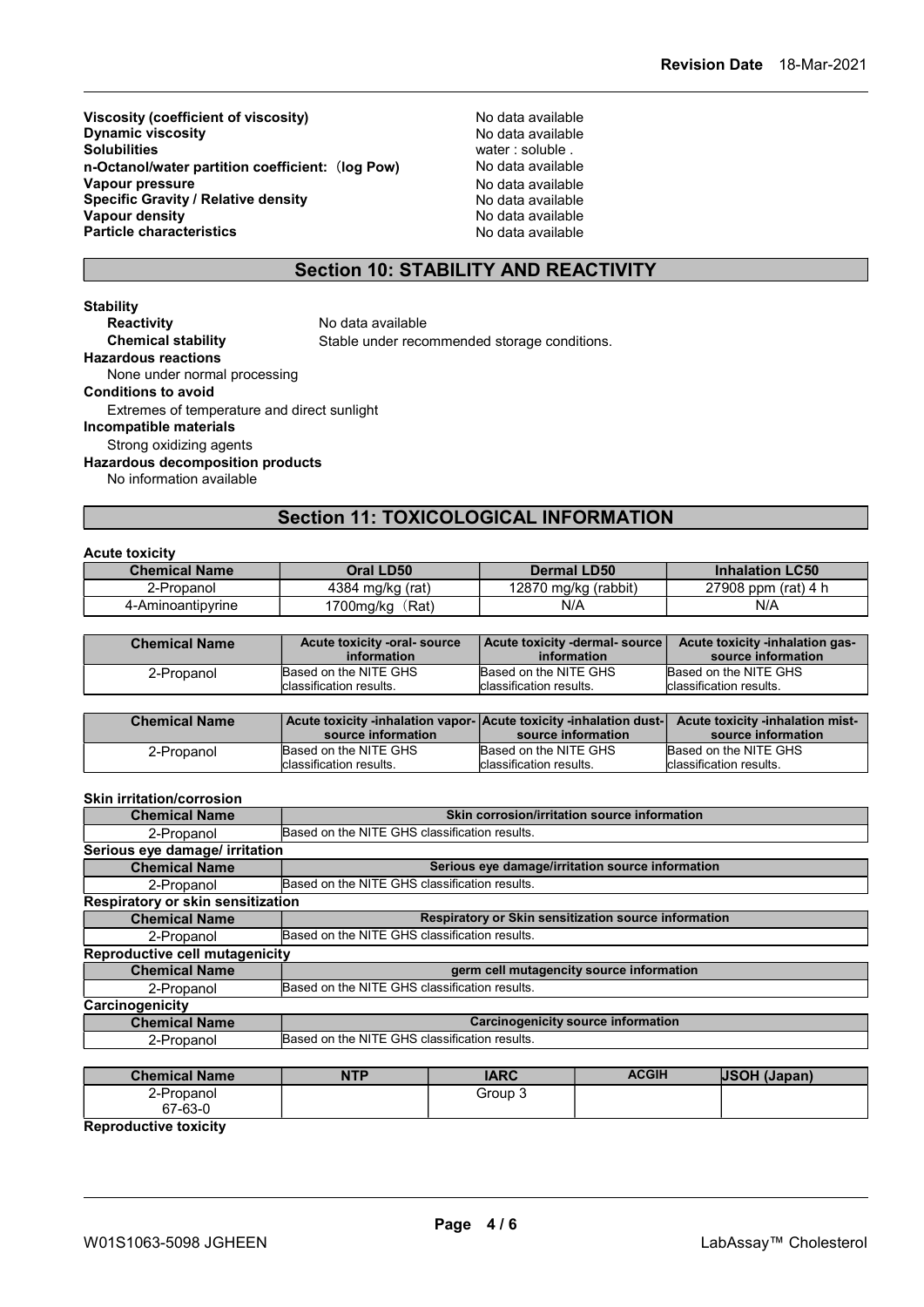| <b>Chemical Name</b>          | Reproductive toxicity source information      |  |  |
|-------------------------------|-----------------------------------------------|--|--|
| 2-Propanol                    | Based on the NITE GHS classification results. |  |  |
| <b>STOT-single exposure</b>   |                                               |  |  |
| <b>Chemical Name</b>          | STOT -single exposure- source information     |  |  |
| 2-Propanol                    | Based on the NITE GHS classification results. |  |  |
| <b>STOT-repeated exposure</b> |                                               |  |  |
| <b>Chemical Name</b>          | STOT -repeated exposure- source information   |  |  |
| 2-Propanol                    | Based on the NITE GHS classification results. |  |  |
| <b>Aspiration hazard</b>      |                                               |  |  |
| <b>Chemical Name</b>          | <b>Aspiration Hazard source information</b>   |  |  |
| 2-Propanol                    | Based on the NITE GHS classification results. |  |  |

# Section 12: ECOLOGICAL INFORMATION

### **Ecotoxicity**

| <b>Chemical Name</b> | Algae/aguatic plants                                  | Fish                                          | <b>Crustacea</b>                         |
|----------------------|-------------------------------------------------------|-----------------------------------------------|------------------------------------------|
| 2-Propanol           | EC50: Desmodesmus<br>subspricatus<br>> 1000 mg/L 72 h | LC50: Orange-red Killish<br>$>$ 100 mg/L 96 h | EC50:Daphinia magna<br>>100 mg/L 21 days |

#### Other data

| <b>Chemical Name</b> | Short-term (acute) hazardous to the aquatic<br>environment source information | Long-term (chronic) hazardous to the aquatic<br>environment source information |
|----------------------|-------------------------------------------------------------------------------|--------------------------------------------------------------------------------|
| 2-Propanol           | Based on the NITE GHS classification results.                                 | Based on the NITE GHS classification results.                                  |

| <b>Persistence and degradability</b> |
|--------------------------------------|
| <b>Bioaccumulative potential</b>     |
| <b>Mobility in soil</b>              |
| Hazard to the ozone layer            |
| <b>Mobility</b>                      |

No information available No information available No information available No information available

# Section 13: DISPOSAL CONSIDERATIONS

### Waste from residues

Disposal should be in accordance with applicable regional, national and local laws and regulations. Contaminated container and contaminated packaging

Disposal should be in accordance with applicable regional, national and local laws and regulations.

# Section 14: TRANSPORT INFORMATION

| <b>ADR/RID</b><br>UN number<br>Proper shipping name:<br>UN classfication<br><b>Subsidiary hazard class</b><br>Packing group                                                                               | Not regulated  |
|-----------------------------------------------------------------------------------------------------------------------------------------------------------------------------------------------------------|----------------|
| <b>Marine pollutant</b>                                                                                                                                                                                   | Not applicable |
| <b>IMDG</b><br><b>UN number</b><br>Proper shipping name:<br><b>UN classfication</b>                                                                                                                       | Not regulated  |
| <b>Subsidiary hazard class</b><br>Packing group<br><b>Marine pollutant (Sea)</b><br><b>Transport in bulk according to</b> No information available<br>Annex II of MARPOL 73/78 and<br>the <b>IBC</b> Code | Not applicable |
| IATA                                                                                                                                                                                                      | Not regulated  |